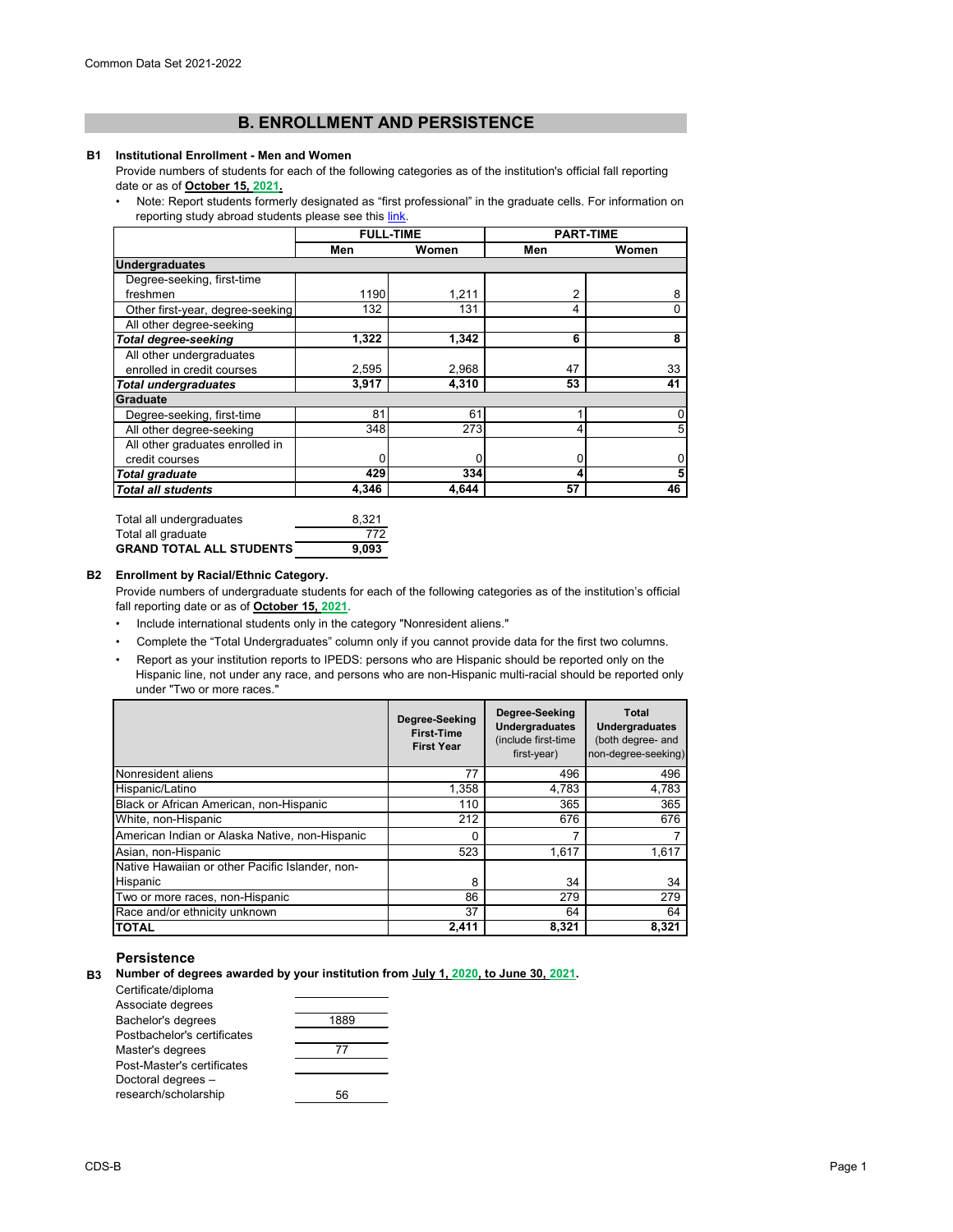Doctoral degrees – professional practice

Doctoral degrees – other

**B4-B21: Graduation Rates**

The items in this section correspond to data elements collected by the IPEDS Web-based Data Collection System's Graduation Rate Survey (GRS).

• For complete instructions and definitions of data elements, see the IPEDS GRS Forms and Instructions for the 2021-2022 Survey. https://nces.ed.gov/ipeds/use-the-data/survey-components/9/graduation-rates

**In the following section for bachelor's or equivalent programs, please disaggregate the Fall 2014 and Fall 2015 cohorts (formerly CDS B4-B11) into four groups:**

- Students who received a Federal Pell Grant\*
- Recipients of a subsidized Stafford Loan who did not receive a Pell Grant
- Students who did not receive either a Pell Grant or a subsidized Stafford Loan
- Total (all students, regardless of Pell Grant or subsidized loan status)

\*Students who received both a Federal Pell Grant and a subsidized Stafford Loan should be reported in the "Recipients of a Federal Pell Grant" column.

For each graduation rate grid below, the numbers in the first three columns for Questions A-G should sum to the cohort total in the fourth column (formerly CDS B4-B11).

#### **For Bachelor's or Equivalent Programs**

Please provide data for the **Fall 2015** cohort if available. If Fall 2015 cohort data are not available, provide data for the **Fall 2014** cohort.

|              |                                                                                                                                                                                                                                                                                               | Recipients of a<br><b>Federal Pell</b><br>Grant | Recipients of a<br><b>Subsidized</b><br><b>Stafford Loan who</b><br>did not receive a<br><b>Pell Grant</b> | Students who did<br>not receive either a<br>Pell Grant or a<br>subsidized Stafford<br>Loan | <b>Total</b><br>(sum of 3 columns to<br>the left) |
|--------------|-----------------------------------------------------------------------------------------------------------------------------------------------------------------------------------------------------------------------------------------------------------------------------------------------|-------------------------------------------------|------------------------------------------------------------------------------------------------------------|--------------------------------------------------------------------------------------------|---------------------------------------------------|
| A            | Initial 2015 cohort of first-time, full-<br>time, bachelor's (or equivalent)<br>degree-seeking undergraduate<br>students                                                                                                                                                                      | 1141                                            | 255                                                                                                        | 387                                                                                        | 1783                                              |
| B            | Of the initial 2015 cohort, how many<br>did not persist and did not graduate<br>for the following reasons:<br>· Deceased<br>• Permanently Disabled<br>Armed Forces<br>• Foreign Aid Service of the Federal<br>Government<br>• Official church missions<br>· Report Total Allowable Exclusions | 0                                               | 0                                                                                                          | 1                                                                                          |                                                   |
| $\mathbf{C}$ | Final 2015 cohort, after adjusting for<br>allowable exclusions                                                                                                                                                                                                                                | 1141                                            | 255                                                                                                        | 386                                                                                        | 1782                                              |
| D            | Of the initial 2015 cohort, how many<br>completed the program in four years<br>or less (by Aug. 31, 2019)                                                                                                                                                                                     | 516                                             | 121                                                                                                        | 216                                                                                        | 853                                               |
| Е            | Of the initial 2015 cohort, how many<br>completed the program in more than<br>four years but in five years or less<br>(after Aug. 31, 2019 and by Aug. 31,<br>2020)                                                                                                                           | 232                                             | 56                                                                                                         | 72                                                                                         | 360                                               |
| F            | Of the initial 2015 cohort, how many<br>completed the program in more than<br>five years but in six years or less<br>(after Aug. 31, 2020 and by Aug. 31,<br>2021)                                                                                                                            | 41                                              | 11                                                                                                         | 11                                                                                         | 63                                                |
| G            | Total graduating within six years (sum<br>of lines D, E, and F)                                                                                                                                                                                                                               | 789                                             | 188                                                                                                        | 299                                                                                        | 1276                                              |

### *Fall 2015 Cohort*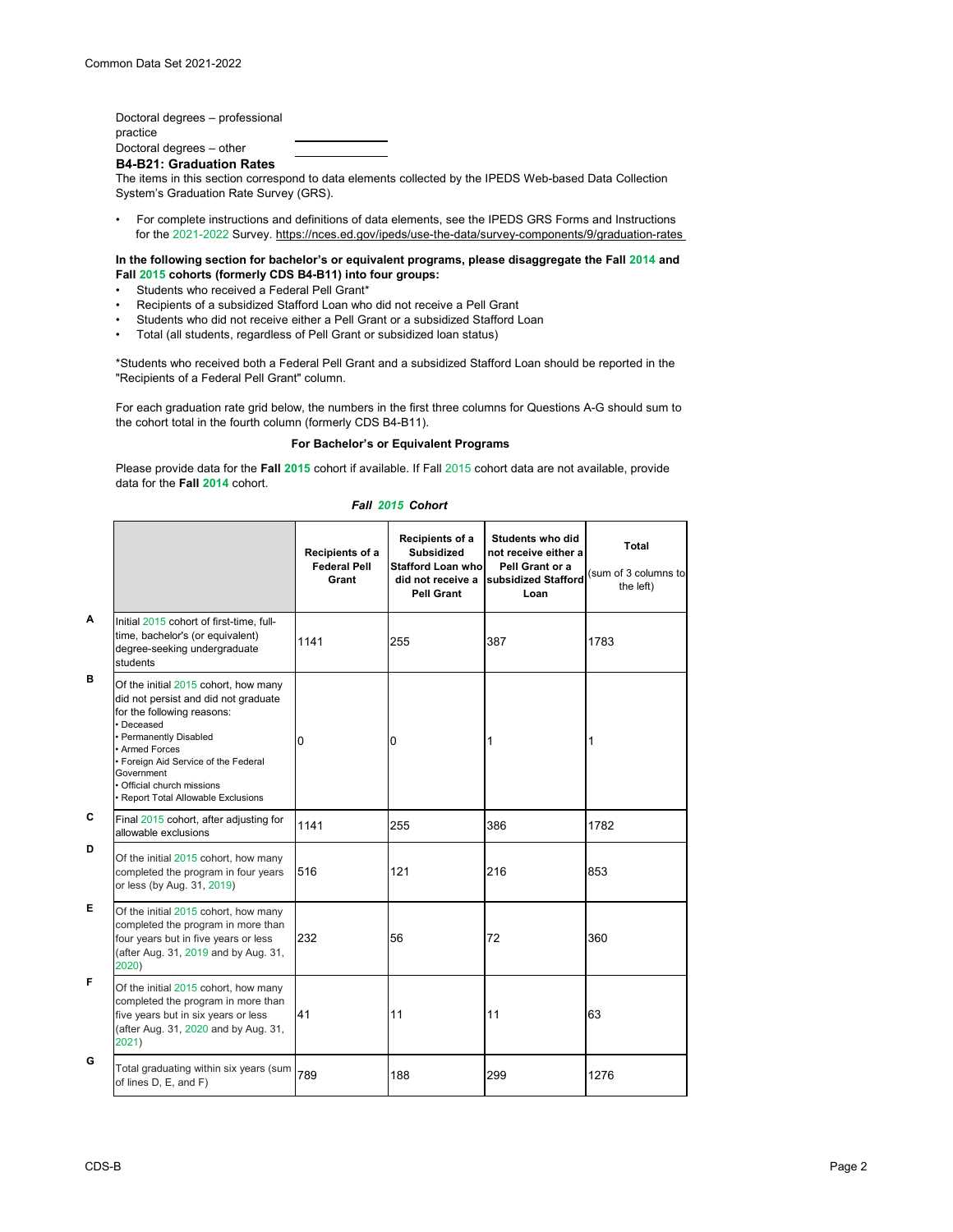|  | Six-year graduation rate for 2015<br>cohort (G divided by C) | 0.691498685 | 10.737254902 | 0.774611399 | 10.716049383 |
|--|--------------------------------------------------------------|-------------|--------------|-------------|--------------|
|--|--------------------------------------------------------------|-------------|--------------|-------------|--------------|

|   |                                                                                                                                                                                                                                                                                                | Recipients of a<br><b>Federal Pell</b><br>Grant | <b>Recipients of a</b><br><b>Subsidized</b><br><b>Stafford Loan who</b><br>did not receive a<br><b>Pell Grant</b> | Students who did<br>not receive either a<br>Pell Grant or a<br>subsidized Stafford<br>Loan | <b>Total</b><br>(sum of 3 columns to<br>the left) |
|---|------------------------------------------------------------------------------------------------------------------------------------------------------------------------------------------------------------------------------------------------------------------------------------------------|-------------------------------------------------|-------------------------------------------------------------------------------------------------------------------|--------------------------------------------------------------------------------------------|---------------------------------------------------|
| A | Initial 2014 cohort of first-time, full-<br>time, bachelor's (or equivalent)<br>degree-seeking undergraduate<br>students                                                                                                                                                                       | 958                                             | 272                                                                                                               | 318                                                                                        | 1548                                              |
| В | Of the initial 2014 cohort, how many<br>did not persist and did not graduate<br>for the following reasons:<br>Deceased<br><b>Permanently Disabled</b><br>Armed Forces<br>• Foreign Aid Service of the Federal<br>Government<br>Official church missions<br>· Report Total Allowable Exclusions | 0                                               |                                                                                                                   |                                                                                            | 2                                                 |
| C | Final 2014 cohort, after adjusting for<br>allowable exclusions                                                                                                                                                                                                                                 | 958                                             | 271                                                                                                               | 317                                                                                        | 1546                                              |
| D | Of the initial 2014 cohort, how many<br>completed the program in four years<br>or less (by Aug. 31, 2018)                                                                                                                                                                                      | 407                                             | 134                                                                                                               | 149                                                                                        | 690                                               |
| Е | Of the initial 2014 cohort, how many<br>completed the program in more than<br>four years but in five years or less<br>(after Aug. 31, 2018 and by Aug. 31,<br>2019)                                                                                                                            | 210                                             | 52                                                                                                                | 62                                                                                         | 324                                               |
| F | Of the initial 2014 cohort, how many<br>completed the program in more than<br>five years but in six years or less<br>(after Aug. 31, 2019 and by Aug. 31,<br>2020)                                                                                                                             | 32                                              | 4                                                                                                                 | 12                                                                                         | 48                                                |
| G | Total graduating within six years (sum<br>of lines D, E, and F)                                                                                                                                                                                                                                | 649                                             | 190                                                                                                               | 223                                                                                        | 1062                                              |
| н | Six-year graduation rate for 2014<br>cohort (G divided by C)                                                                                                                                                                                                                                   | 0.677453027                                     | 0.701107011                                                                                                       | 0.703470032                                                                                | 0.686934023                                       |

# *Fall 2014 Cohort*

## **For Two-Year Institutions**

Please provide data for the **2018** cohort if available. If **2018** cohort data are not available, provide data for the **2017** cohort.

|                        |                                                                                                                                                                                                                                                                                                           | Cohort | Cohort |
|------------------------|-----------------------------------------------------------------------------------------------------------------------------------------------------------------------------------------------------------------------------------------------------------------------------------------------------------|--------|--------|
| <b>B12</b>             | Initial cohort, total of first-time, full-time degree/certificate-seeking students:                                                                                                                                                                                                                       |        |        |
| <b>B</b> <sub>13</sub> | Of the initial cohort, how many did not persist and did not graduate for the<br>following reasons:<br>$\cdot$ Death<br>• Permanently Disability<br>• Service in the armed forces,<br>• Foreign aid service of the federal government<br>• Official church missions<br>• Report total allowable exclusions |        |        |
| <b>B14</b>             | Final cohort, after adjusting for allowable exclusions:                                                                                                                                                                                                                                                   |        | 0      |
| <b>B15</b>             | Completers of programs of less than two years duration (total):                                                                                                                                                                                                                                           |        |        |
| <b>B16</b>             | Completers of programs of less than two years within 150 percent of normal<br>time:                                                                                                                                                                                                                       |        |        |